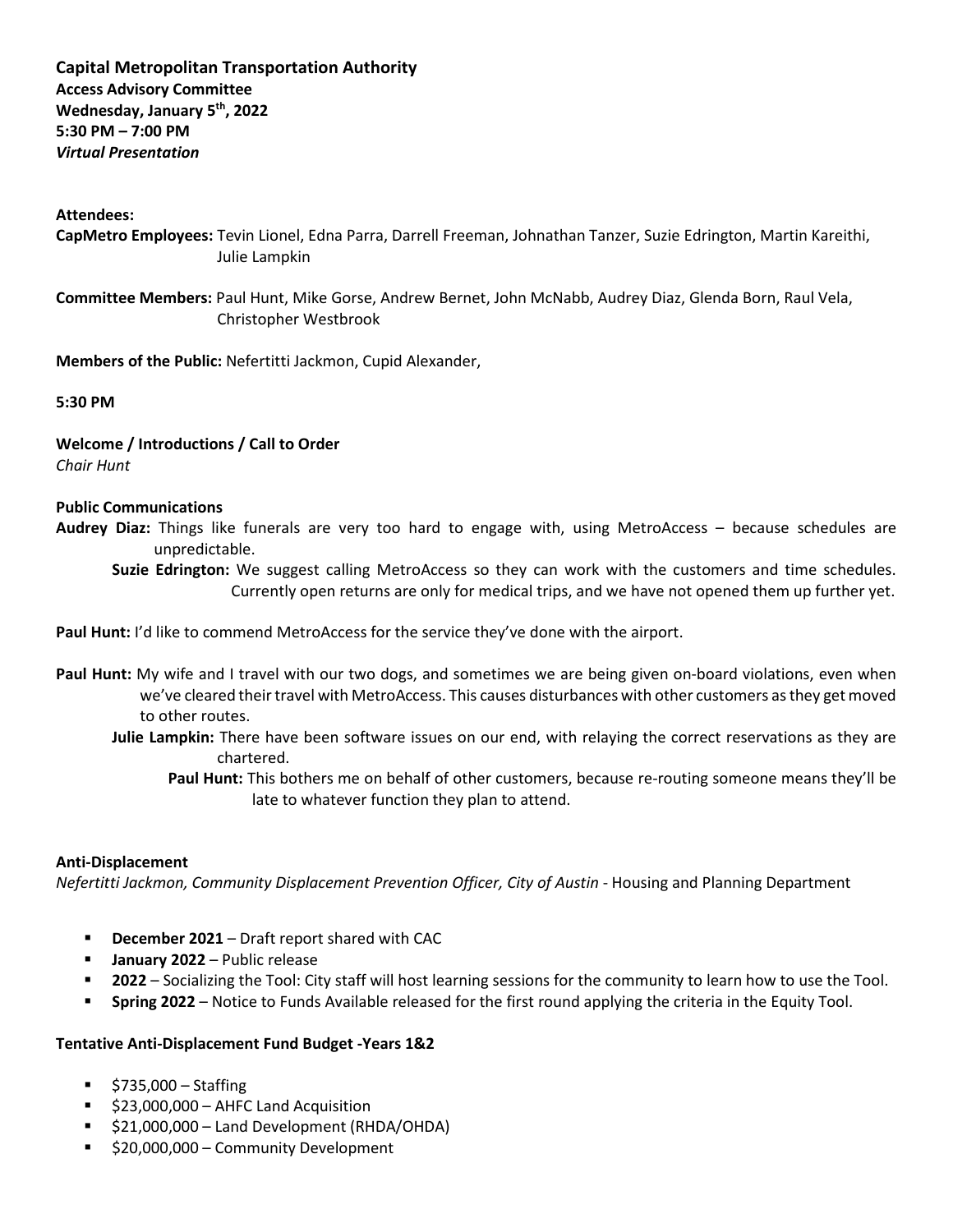\$265,000 – Community Engagement & Outreach

Funds allocated to AHFC for the use including loans to eligible 501c3 non-profits for the purpose of:

- 1) Preserving and developing affordable housing on small sites, as well as rental and ownership on larger sites
- 2) Land acquisition and banking for development of large sites, both rental and ownership, as well as expansion of city owned community land trust.

...Within one mile of PC in areas active and most vulnerable to displacement.

## **Land Development**

To assist private and non-profits developers acquire state tax incentives and bonds for Rental Housing Development Assistance (RHDA) and Ownership Housing Deveolpment Assistance (OHDA) for:

- Acquisition
- Rehabilitation
- New construction of affordable housing for low to moderate income homebuyers.

...Within one mile of PC in areas active and most vulnerable to displacement.

## **Community Development**

A competitive grant process for the community-initiated solutions that prevent the displacement of:

- **Tenants**
- Homeowners
- As well as create economic mobility opportunities

...Within one mile of PC in areas active and most vulnerable to displacement.

## *Expected Launch: Spring 2022*

• **Renters/Tenants Stabilizations**

These investments may include a range of tenant investments and stabilization service to include but not limited to:

- Tenant legal services and representation
- Emergency rental assistance
- Education on Fair Housing Laws & Tenant Rights
- New program services and investments to help stabilize tenants.

## • **Expanding & Preserving Homeownership Opportunities**

These investments may include a range of programs and services that expand and preserve homeownership opportunities to include, but not limited to:

- Down payment and closing cost assistance programs
- Mortgage & Foreclosure Assistance
- Home rehabilitation and repair loans
- Existing community land trusts and housing cooperatives
- New program services and investments to help stabilize tenants.
- **Other Anti-Displacement Strategies**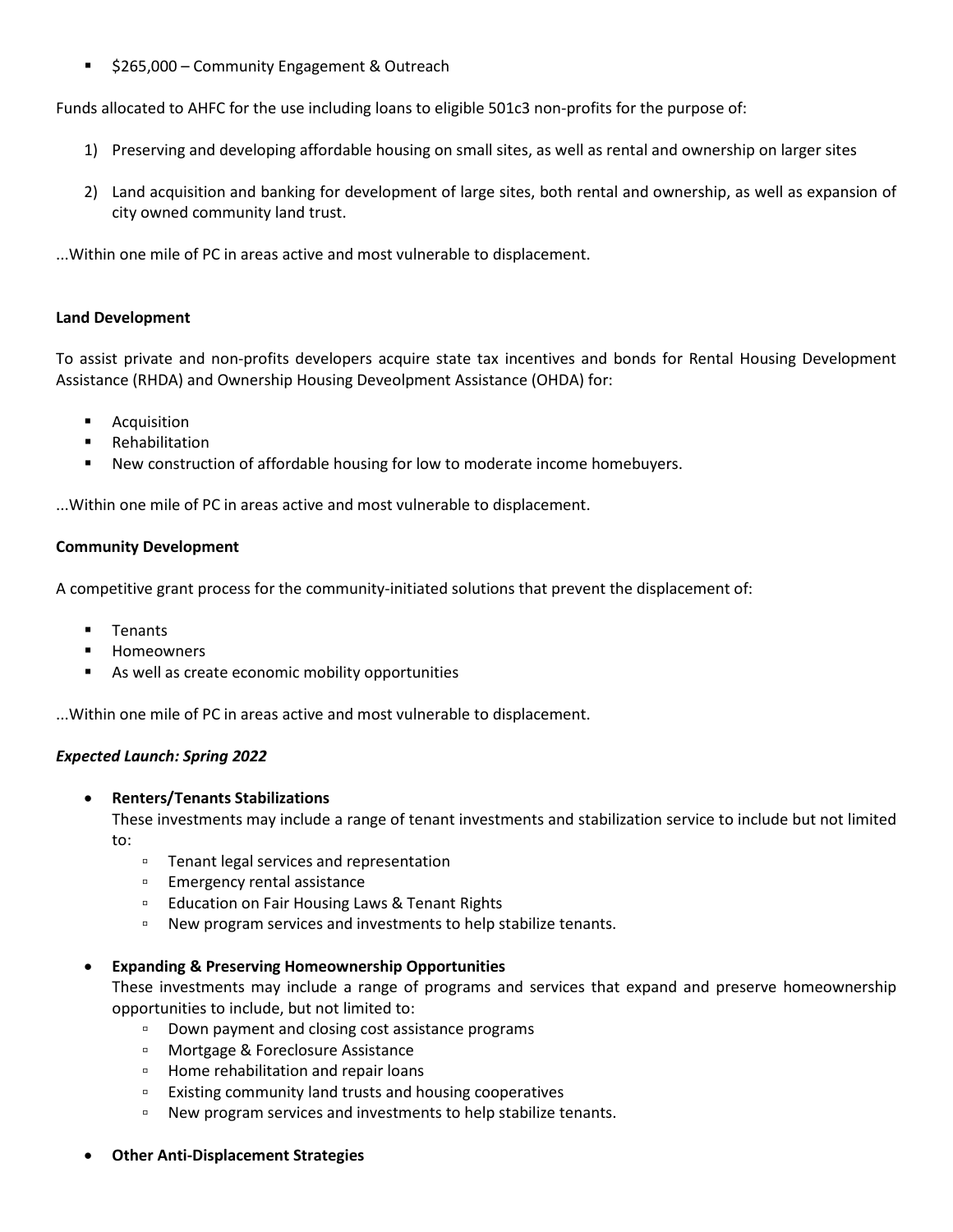These will include investments that build economic mobility opportunities within the impacted area of Project Connect. This may include a variety of solutions aimed at:

- Emerging Coopertive ownership
- Community land trusts
- Use of publicly owned land for community benefit
- Worker cooperatives
- And other models which build community wealth and / or support small businesses, or workforce development
- And other innovative solutions that can lead to equitable development.

## **Utilizing the Tool Report**

- **Priority Places:** All investments will be focused in displacement risk area within 1 mile of a Project Connect station as recommended by the Tool.
- **Priority Purposes:** Investments must advance at least one priority purpose as recommended by the Tool.
- **READ Tool Maps and Dashboard:** To understand the conditions in the respective geographies to prioritize investments.
- **Application and Scoring Criteria:** The Tool will inform the scoring criteria for the Community Deveolpment Fund's competitive process.

## **Utilizing the Tool Report:**

The Tool allows one to view multiple data points and metrics on the populous of an area. Giving insight on the demographics of the people living there, from race, ethnicity, education, income level and more.

### **Community Development Fund Implementation Next Steps**

- **1. Anti-Displacement Grant Administration (Dec 2021 – Sept 2022):** Draft Application package, Scoring Criteria, Program Guidelines, Procurement Coordination, Online Application Form, minimum qualification review, review panel coordination, CAC review, CC approval
- **2. Community Review Panel (Dec 2021 – July 2021):** Outline and structure the process, develop application, outreach plan coordination, call for applications, member selection, announcement, training, review, selections
- **3. Outreach (Dec 2021 – May 2022):** Application website, preliminary planning and research for targeted outreach, outreach meeting facilitation and tracking.
- **4. Training and Technical Assistance (February 2022 – May 2022):** Training for technical staff and review panelists, coordination of NOFA information sessions and webinars, office hours.
- **Glenda Born:** There are visually impaired members on this committee, and you showed maps, could you pinpoint where these areas you are talking about? **Nefertitti Jackmon**: My apologies, I didn't realize there were individuals with impaired vision on this call.
- **Paul Hunt**: What is a Project Connect station? Is it a specific place, specific lines or the whole city? **Nefertitti Jackmon**: The new investments, like BRT and Light Rail are the stations we are referring to as Project Connect stations.
- **Glenda Born**: How would this impact MetroAccess? If a person lives within three-quarters of a mile distance of fixed service how would that impact the individual? Would those people still be able to use MetroAccess?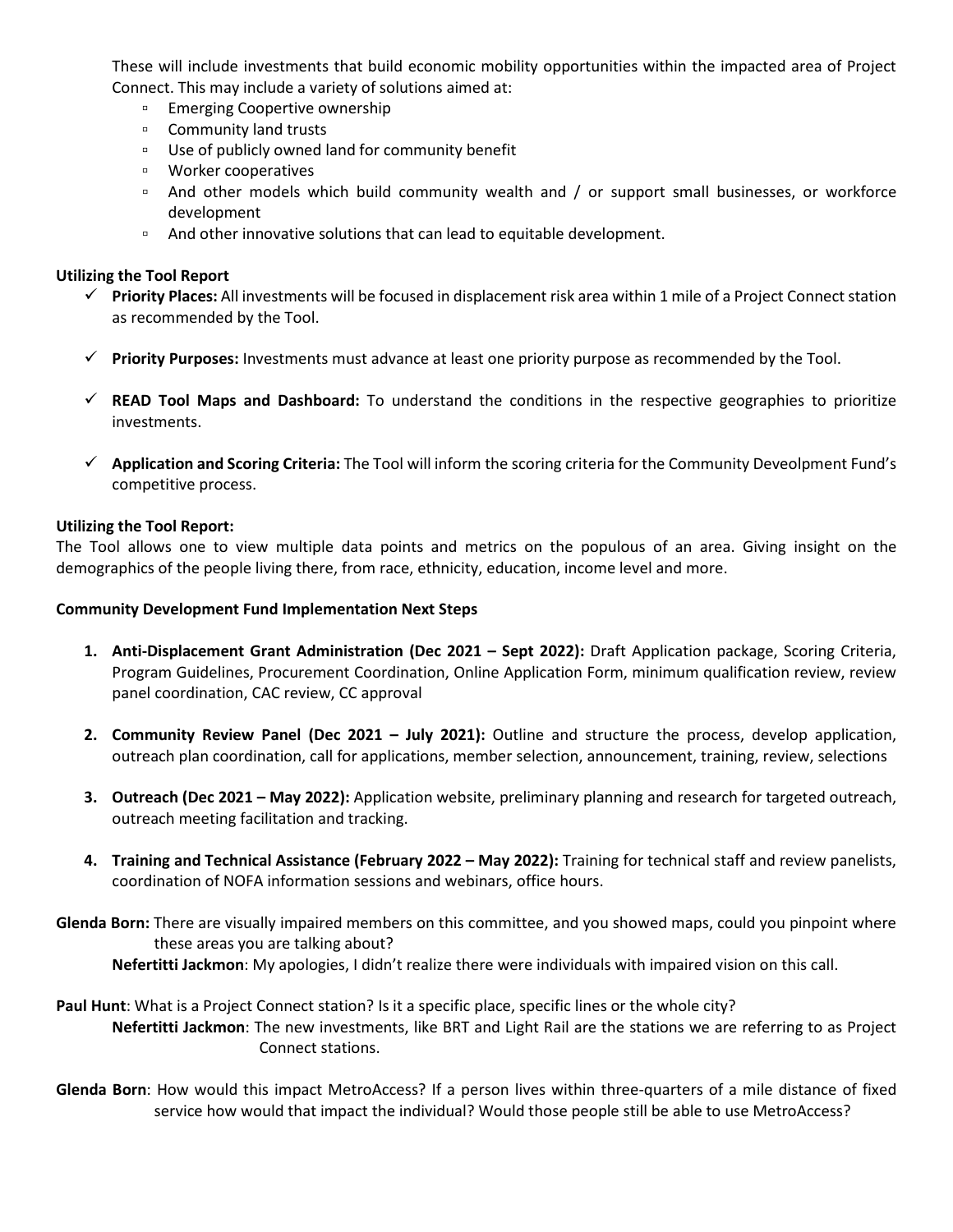**Nefertitti Jackmon / Chad Ballentine / Martin Kareithi / Suzie Edrington**: MetroAccess would run parallel to fixed route service, as means to compliment the service. Where Metro goes, MetroAccess goes with it.

**Paul Hunt:** How would people get help for affordable housing with the funding?

**Nefertitti Jackmon**: The funding would not be available to individuals, but through a non-profit organization to help individuals with anti-displacement.

## *Annual Metro Access Metric Update 2021 Fiscal Year*

*Chad Ballentine, VP, Demand Response and Innovative Mobility Suzie Edrington, Director of Demand Response*

Americans with Disabilities Act of 1990 – Civil Rights

ADA Complementary Paratransit provides a service "safety net" to people who cannon use the fixed-route because of a disability

### **Minimum service characteristics requirements:**

- Operate during the same days & hours as local fixed routes
- Accept reservation at lease a day in advance
- Operate with a ¾ mile corridor of fixed route
- Serve requests for all trip purposes
- Charge a fare no more than twice the base non-discounted adult fare for fixed route
- Operate without capacity constraints (e.g. untimely pickups, missed trips, excessive trip lengths, and excessive telephone hold times)

## **MetroAccess Structure**

- Began in 1976
- $\blacksquare$  225 square mile peak weekday
- Delivers over 2,000 weekday passenger trips
- ~7,200 registers customers
- 500+ employees / 330 operators
- 228 vehicles including 45 Pickup
- Operations and Maintenance largely represented by the ATU
- Control & Call Center meet and confer IUE Union
- Contractor MTM Responsibility:
	- Operations
	- Maintenance
- CapMetro Responsibility:
	- Contractor oversight
	- Eligibility
	- Customer Service
	- Reservations
	- Scheduling
	- Dispatch
	- Planning

### **Performance**

Fiscal Year Ridership Compared to Pre-COVID

**FY 2014 -** 614,104 **FY 2015 -** 653,587 **FY 2016 -** 661,984 **FY 2017 -** 670,092 **FY 2018 -** 670,884 **FY 2019 -** 697,307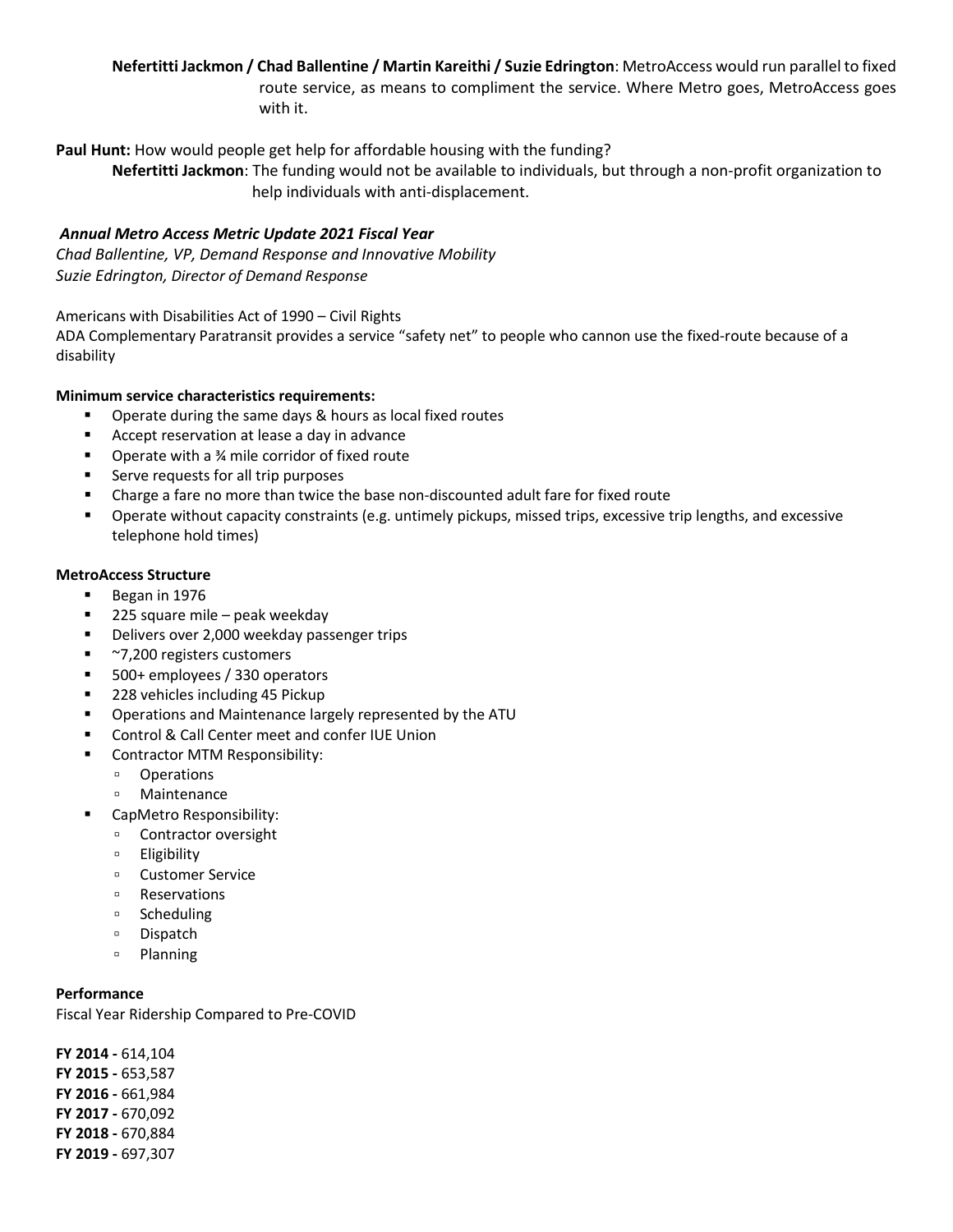**FY 2020 -** 470,562 **FY 2021 -** 392,164

## **Glenda Born:** Did the level of COVID in Austin have an impact on ridership? **Suzie Edrington:** Yes, COVID impacted our Ridership.

- **Mike Gorse:** I suppose the metrics for this month will be interesting, as CapMetro is understaffed, and many operators are testing positive for COVID.
	- **Suzie Edrington:** We've had a few operators out due to COVID, though it has not impacted our ability to carry out service. We still meet all the demand for the day.
	- **Christopher Westbrook:** We have seen an increase in the number of positive cases we receive, but this has not had a real immediate impact on service.
	- **Raul Vela:** This is the experience with us as well, we've had to put a couple of operators out, but we plan to just ride the wave just like everyone else.

### **Paul Hunt:** How is overflow handled?

**Suzie Edrington:** We don't have overflow; we have a substantial buffer between loads to assure we are meeting demand on all routes.

**Glenda Born:** In the event a driver has tested positive, are there contact tracing measures for the customers as well? **Julie Lampkin:** If an operator tests positive, we build a report based on the last day they worked and when they started showing symptoms. Then we look back at the last four days and see who all rode on the transit with the operator. We then contact those customers and inform them that they may have come into contact with COVID-19. The same procedure works if a customer informs us that they are positive and have been on-board a transit service.

**Audrey Diaz:** Does making a report on a driver also mean they get my information as well?

**Julie Lampkin:** MTM, the operator agency, removes names from complaints. **Audrey Diaz:** A driver has confronted me on whether or not I made a complaint. **Julie Lampkin:** We remove names, but please report if you have another issue

## *Operations Software*

*Chad Ballentine, VP, Demand Response and Innovative Mobility Jonathan Tanzer, Technology Systems Program Manager, PMO Darrell Freeman, Technology Project Manager II*

#### **MetroAccess KPI's**

- **On Time Pickups:** 92% or better
- **Answering calls promptly:** 5% or fewer
- **Reasonable hold times:** 2 minutes or less
- **Hundreds of Other Indicators:** Productivity, On Board Time, Eligibility Outcomes, etc.

#### **System Background**

- All Functions: Eligibility, Customer Accounts, Reservations, Scheduling, Dispatch, Driver Routing and more.
- Deployed in 2001
- Last upgrade Aug 2019 (v13 to v18): Necessary for modern security protocols and longstanding bug fixes.
- Update Ops Committee Feb 2020 on Performance & Planned System Replacement
- Procurement Attempted in 2020
- Procurement Process Successful in 2021

## **Demand Response Transit Systems**

- **Improved Customer Experience**
	- ADA- accessible iOS, Android & Web
	- Real-time customer trip booking, cancellation
	- Track ride status in real-time
	- Account Management